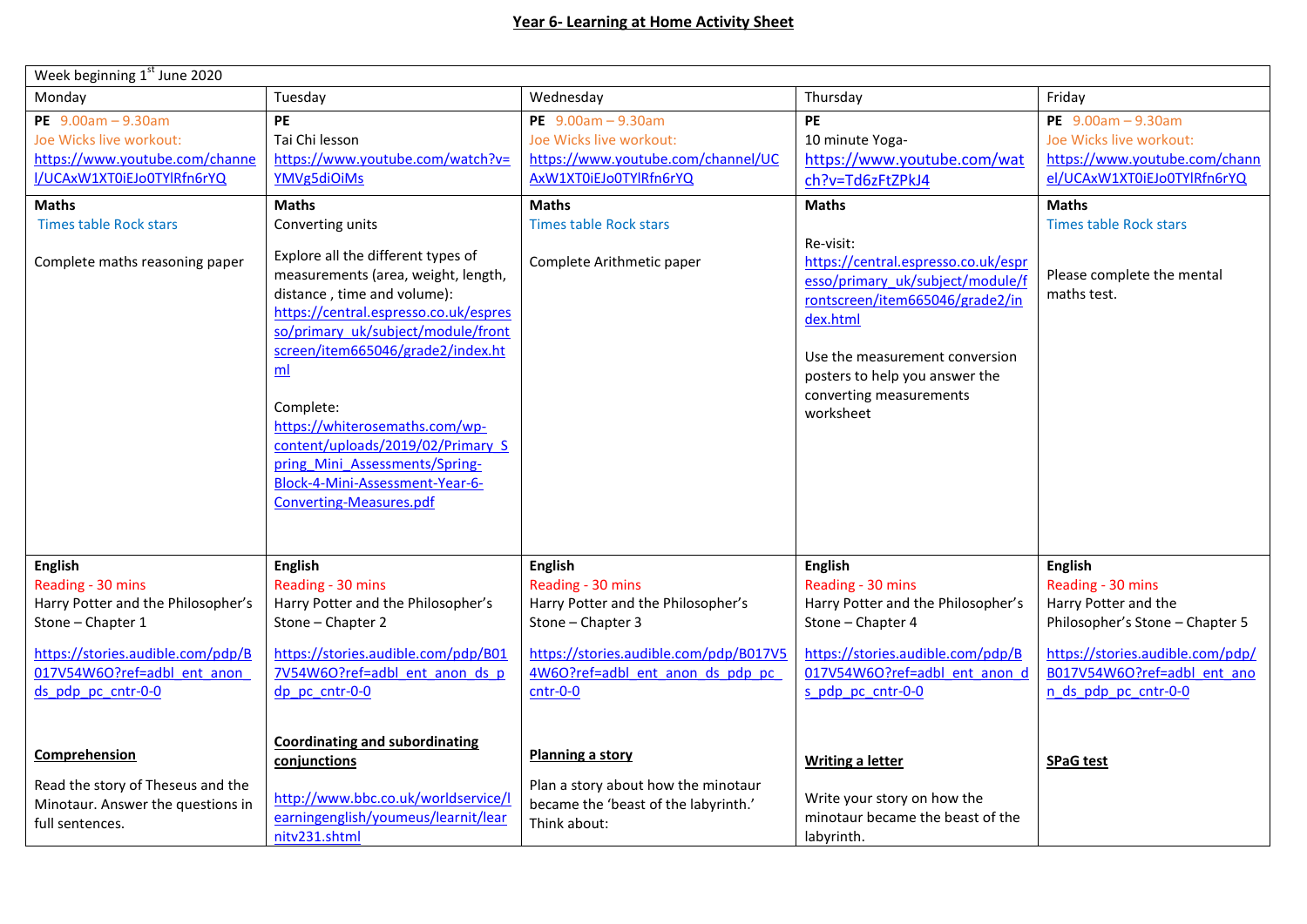|                                                                                                                                                                                                                                                                                                                                                                                                                                                                                                                                               | Read the extract from yesterday.<br>Make a list of all the coordinating and<br>subordinating conjunctions in the<br>passage. Choose two and put them<br>into a sentence of your own.<br><b>Handwriting-Letter join</b><br>https://www.letterjoin.co.uk/log-<br>in.html<br>Username - vt6459<br>Password - home<br>Complete: Harder words                                                                                 | How did he get there? How did he<br>become this creature? Was he human<br>before? Did he do something wrong for<br>someone to turn him into this creature?<br>Use the plan to support your work<br>Include:<br>A clear beginning, middle and<br>end<br>Dialogue<br>$\bullet$<br>Interesting conjunctions e.g.<br>although<br>Subordinate clauses<br>Dashes or hyphens                                                                                                                                                                                                   | Include:<br>A clear beginning, middle<br>$\bullet$<br>and end<br>Dialogue<br>$\bullet$<br>Interesting conjunctions<br>e.g. although<br>Subordinate clauses<br>$\bullet$<br>Dashes or hyphens<br><b>Handwriting-Letter join</b><br>https://www.letterjoin.co.uk/log-<br>in.html<br>Username - vt6459<br>Password - home<br>Complete: Harder words |                                                                                                                                                                                                                                                                                                                                              |
|-----------------------------------------------------------------------------------------------------------------------------------------------------------------------------------------------------------------------------------------------------------------------------------------------------------------------------------------------------------------------------------------------------------------------------------------------------------------------------------------------------------------------------------------------|--------------------------------------------------------------------------------------------------------------------------------------------------------------------------------------------------------------------------------------------------------------------------------------------------------------------------------------------------------------------------------------------------------------------------|-------------------------------------------------------------------------------------------------------------------------------------------------------------------------------------------------------------------------------------------------------------------------------------------------------------------------------------------------------------------------------------------------------------------------------------------------------------------------------------------------------------------------------------------------------------------------|--------------------------------------------------------------------------------------------------------------------------------------------------------------------------------------------------------------------------------------------------------------------------------------------------------------------------------------------------|----------------------------------------------------------------------------------------------------------------------------------------------------------------------------------------------------------------------------------------------------------------------------------------------------------------------------------------------|
| <b>R.E- New topic= Healing</b><br>Children, as well as adults, can<br>become sick and have need of<br>care. A hospice is a place rather<br>like a home for those who are very<br>seriously ill and likely to die.<br>The hospice was designed to be as<br>much like an ordinary home as<br>possible. There are various local<br>hospices in Ealing e.g. Meadow<br>House. Hospice offer specialist<br>care and pain management, short<br>breaks and end-of-life care, as well<br>as counselling and practical<br>support for the whole family. | R.E<br>Have a quiet moment to reflect on<br>and appreciate the care and<br>compassion that so many people<br>offer in caring for the sick and those<br>in need at home, in hospices or<br>hospitals. Think about why they do it<br>and what their inspiration is.<br>Write a prayer focusing on:<br>Those who work for<br>$\bullet$<br>hospices<br>Volunteers in hospices<br>$\bullet$<br>Hospice residents<br>$\bullet$ | R.E<br>From the very beginning of Jesus'<br>ministry, he was concerned with the sick<br>and needy. He never turned anyone away<br>even when he was tired and weary. In<br>Jesus' day, there were many sick people<br>and they often had to survive by begging<br>at the roadside. This story from Luke<br>illustrates Jesus' compassion:<br>Read: Luke 18: 35-43<br>Imagine you are going to conduct an<br>interview with the blind man based on<br>his encounter with Jesus. Write 5-8<br>questions you would like to ask him.<br>Include responses for each question. | R.E<br>Create a poster on how we can<br>care for those who are sick in our<br>community. Consider what you<br>have learned from the Biblical story<br>you read yesterday as well as your<br>research on hospices.                                                                                                                                | R.E<br>Read Luke 10:25-37<br>Answer the following questions:<br>Q Why do you think the<br>Samaritan acted as he did?<br>Q How do you think the man<br>who was mugged felt?<br>Q What showed that the<br>Samaritan was doing more than<br>his<br>mere duty towards another<br>person?<br>Q What does this parable have<br>to say to us today? |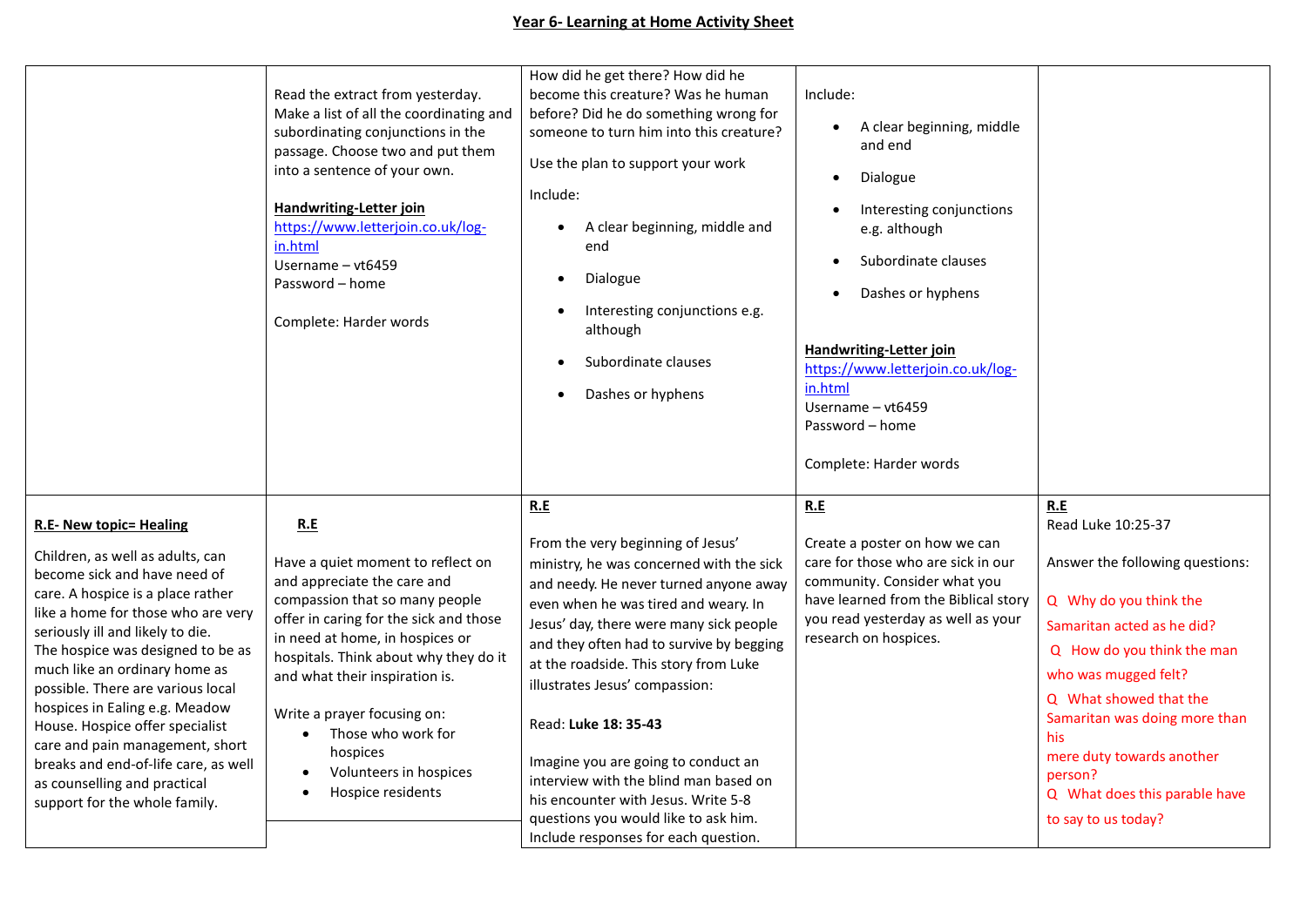| https://www.mariecurie.org.uk/bl<br>og/hospices-where-people-go-<br>die/53836<br>https://www.crossroadshospice.co<br>m/hospice-palliative-care-<br>blog/2019/may/29/what-is-<br>hospice-care-like/<br>Task: Create a diary of a volunteer<br>at a hospice. (Use the internet for<br>further information). Explain what<br>you do each day and how it helps<br>others and yourself.                      |                                                                                                                                                                                                                                                                                                                                                                                                                                                                                                                                                                                                                                                                                                                                                                                                      |                                                                                                                                                                       |                                                                                                                                                                                                                                                                                | Q What do you think 'mercy'<br>means?<br>Good deeds are often called 'acts<br>of mercy'. Why do you think that<br>is?<br>Q W h y are these acts of mercy a<br>particular responsibility for the<br>Christian?                                                                                                                                                                                                                                                            |
|---------------------------------------------------------------------------------------------------------------------------------------------------------------------------------------------------------------------------------------------------------------------------------------------------------------------------------------------------------------------------------------------------------|------------------------------------------------------------------------------------------------------------------------------------------------------------------------------------------------------------------------------------------------------------------------------------------------------------------------------------------------------------------------------------------------------------------------------------------------------------------------------------------------------------------------------------------------------------------------------------------------------------------------------------------------------------------------------------------------------------------------------------------------------------------------------------------------------|-----------------------------------------------------------------------------------------------------------------------------------------------------------------------|--------------------------------------------------------------------------------------------------------------------------------------------------------------------------------------------------------------------------------------------------------------------------------|--------------------------------------------------------------------------------------------------------------------------------------------------------------------------------------------------------------------------------------------------------------------------------------------------------------------------------------------------------------------------------------------------------------------------------------------------------------------------|
| <b>Science- NEW TOPIC- Animals</b><br>including humans<br>Research the human circulatory<br>system.<br>https://www.bbc.co.uk/bitesize/to<br>pics/zwdr6yc/articles/zs8f8mn<br>https://www.bbc.co.uk/teach/clas<br>s-clips-video/science-ks2-how-our-<br>circulatory-system-keeps-us-<br>alive/zhf76v4<br>Draw a diagram of the human<br>circulatory system. Include key<br>features and their functions. | <b>Science</b><br>Exercise has many effects on the<br>body. During exercise the heart rate<br>and breathing rate increase to<br>provide more oxygen to the muscles<br>and to remove carbon dioxide<br>quicker. Regular exercise can lead to<br>stronger muscles and bones. The<br>heart will become stronger with a<br>reduced risk of heart disease. There<br>is also an increase in lung capacity.<br>To provide the energy for exercise,<br>the body breaks down fats and<br>sugars stored in the body. Regular<br>exercise, along with a balanced diet,<br>can prevent obesity. Exercise also<br>has effects on mental health and<br>mood. It releases endorphins which<br>makes humans feel happier and more<br>calm.<br>Task: Plan and create an exercise<br>video for our class, or a healthy | <b>Science</b><br>Draw a poster explaining how the heart<br>works. Include all the information you<br>learned yesterday. Include key<br>vocabulary, images and facts. | <b>Science</b><br>Research the functions of the main<br>organs found in humans e.g. heart,<br>lungs, kidney etc.<br>What are their functions?<br>How do they work to keep us alive?<br>Extension: Draw a diagram to show<br>where these organs are found in<br>the human body. | <b>Science</b><br>Watch the video:<br>https://central.espresso.co.uk/es<br>presso/primary uk/subject/mod<br>ule/video/item616446/grade2/m<br>odule616418/index.html<br>Complete the quiz:<br>https://central.espresso.co.uk/es<br>presso/primary uk/subject/mod<br>ule/activity/item626813/grade2/<br>module616418/index.html<br><b>Extension: How does the</b><br>circulatory system compare with<br>the digestive system? Look at the<br>similarities and differences. |